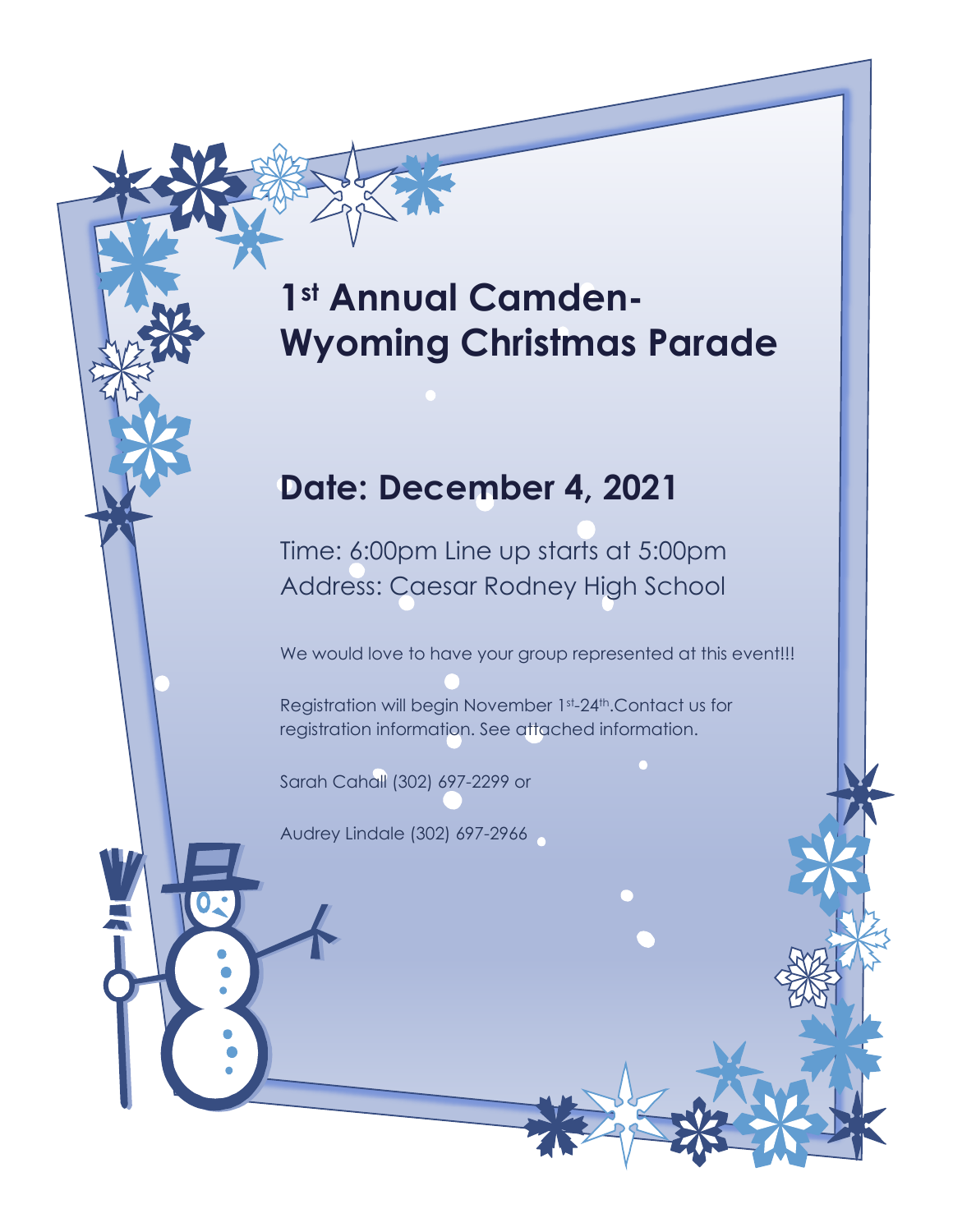### **Camden And Wyoming's 1st Annual**

**Christmas Parade Application**

**Entry Deadline is November 24, 2021**

#### **Parade starts promptly at 6:00 pm on Saturday December 4, 2021.**

Lineup will begin at 5:00 pm. See Rules and Guidelines for complete parade details.

|        | <b>TYPE OF ENTRY: Please select one</b>                                                             |  |
|--------|-----------------------------------------------------------------------------------------------------|--|
| $\Box$ |                                                                                                     |  |
| $\Box$ |                                                                                                     |  |
| $\Box$ |                                                                                                     |  |
| $\Box$ | Float and Vehicle (Total unit length including pulling vehicle): __________________________________ |  |
| $\Box$ |                                                                                                     |  |
| $\Box$ |                                                                                                     |  |
|        |                                                                                                     |  |
|        |                                                                                                     |  |
|        | Submit Application by November 24, 2021 to:                                                         |  |
|        | Town of Wyoming, 120 W. Camden Wyoming Ave, Wyoming, DE 19934                                       |  |
|        | Townofwyoming@comcast.net or Fax: 302-697-7961<br>Or                                                |  |

Town of Camden, 1783 Friends Way, Camden DE 19934 [Sarah.cahall@townofcamden.com](mailto:Sarah.cahall@townofcamden.com) or Fax: 302-697-9115